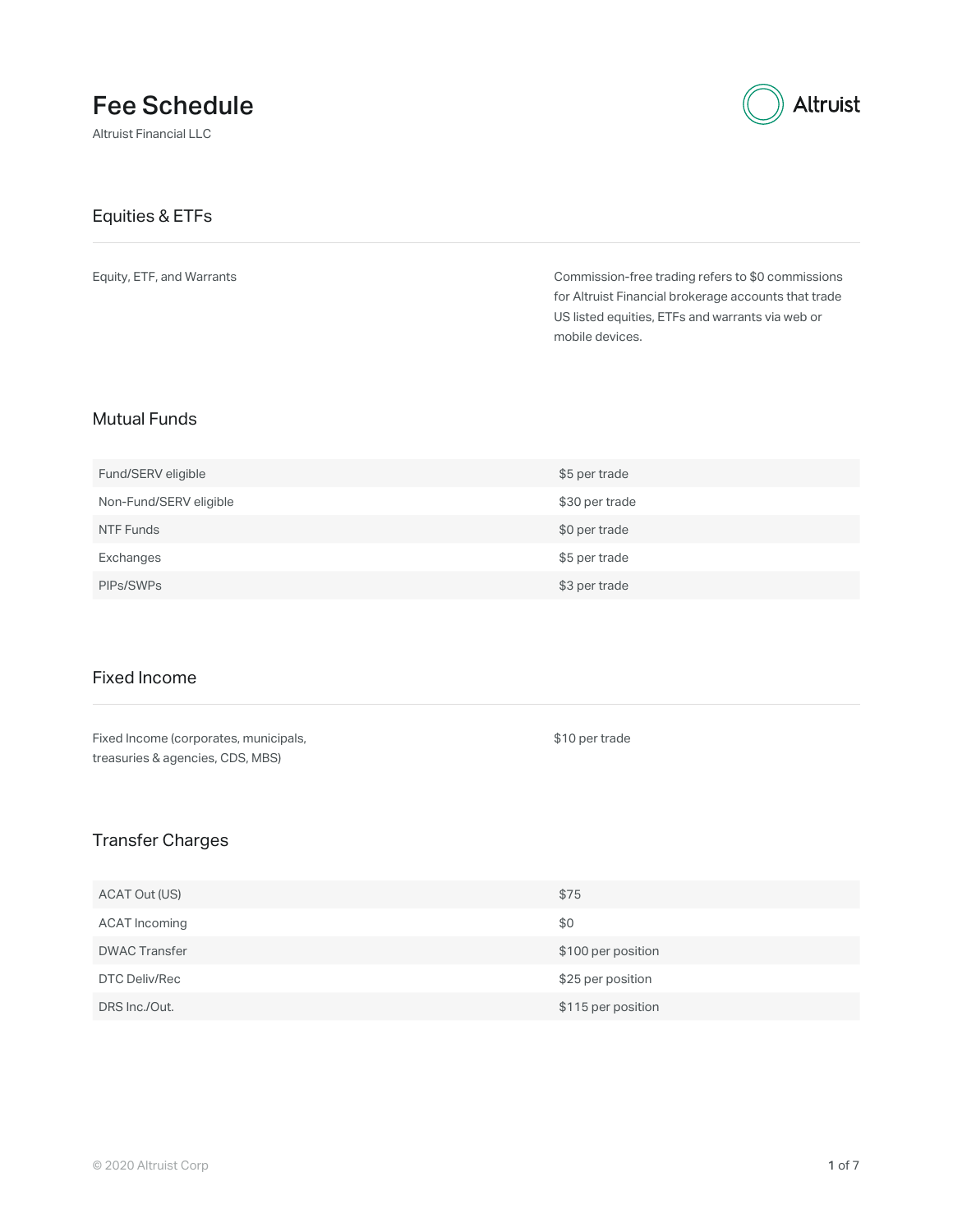### **Miscellaneous**

| Returned checks                    | \$30                          |
|------------------------------------|-------------------------------|
| Check stop                         | \$30                          |
| Overnight check                    | \$50                          |
| Returned wire                      | \$30                          |
| <b>Tax Certifications</b>          | \$5 per account (non-US only) |
| <b>Tax Document Requests</b>       | \$5                           |
| <b>Physical Copy Trade Confirm</b> | \$2 per confirmation          |
| <b>Physical Copy Statements</b>    | \$5 per statement             |
| Broker assisted phone order        | \$20 per trade                |
| Retirement plan services           | \$15 per account annually     |

### Withdrawal Related

| Paper check / e-check | \$5  |
|-----------------------|------|
| <b>ACH Transfer</b>   | \$0  |
| Outgoing wire (US)    | \$25 |
| Outgoing wire (Int'l) | \$45 |

## Regulatory Fees

| FINRA Trading Activity Fee | $$0.000119$ per share (maximum of $$5.95$ ) |
|----------------------------|---------------------------------------------|
| SEC SRO Trading Fee        | \$20.70 per million dollars                 |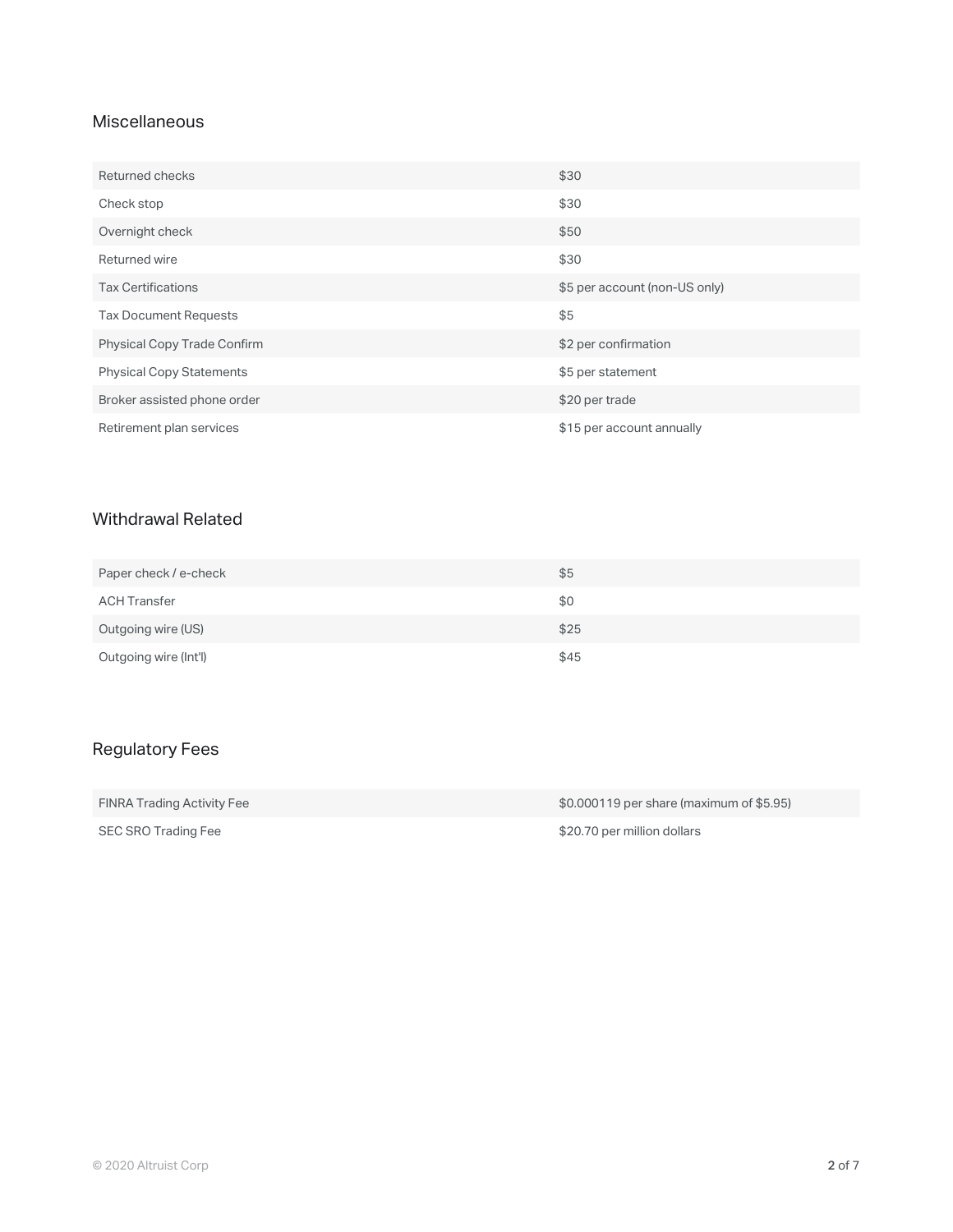Additional wire transfer fees charged by any originating, intermediary, or recipient bank may apply. Both incoming and outgoing wire transfer reversals are subject to wire transferreversal fees. Additional wire transfer reversal fees charged byany originating, intermediary, or recipient bank may apply.

Processing and service fees assessed by third parties may bepassed through to the customer's account. Some products and services may require additional fees or transaction minimums not specifically listed here. Prior to placing a trade or requesting any services, it is the customer's responsibility to ask Altruist Financial if any additional fees will apply. These additional fees may include but are not limited to:

| 401k Annual Maintenance (per account)                      | \$250 |
|------------------------------------------------------------|-------|
| 990-T Return, Preparation, and Filing                      | \$150 |
| <b>ACATS - Outgoing Non Retirement</b>                     | \$75  |
| <b>ACATS - Outgoing Partial</b>                            | \$75  |
| <b>ACATS - Outgoing Retirement</b>                         | \$75  |
| ACH Notice of Change/Correction                            | \$5   |
| <b>ADR Cancellation / Creation</b>                         | \$0   |
| Alternative Investment Cancel Correction                   | \$10  |
| Alternative Investment Fee                                 | \$30  |
| Alternative Investment Subscription Fees                   | \$250 |
| Alternative Investment Trade                               | \$50  |
| Alternative Investment-Receive/Deliver (delinking/link)    | \$30  |
| <b>Cashless ESOP</b>                                       | \$300 |
| <b>Check Copies</b>                                        | \$15  |
| Data Management Research Requests (Hourly, 2 hour minimum) | \$150 |
| Death Put                                                  | \$100 |
| Dividend Check (per item)                                  | \$5   |
| DTC Delivery (per security)                                | \$25  |
| DWAC (per event)                                           | \$100 |
| DWAC / DRS reject                                          | \$125 |
| Employee Stock Option Plan                                 | \$100 |
| Fail Financing (Foreign)                                   | \$0   |
| Foreign Free Receives/Delivers                             | \$35  |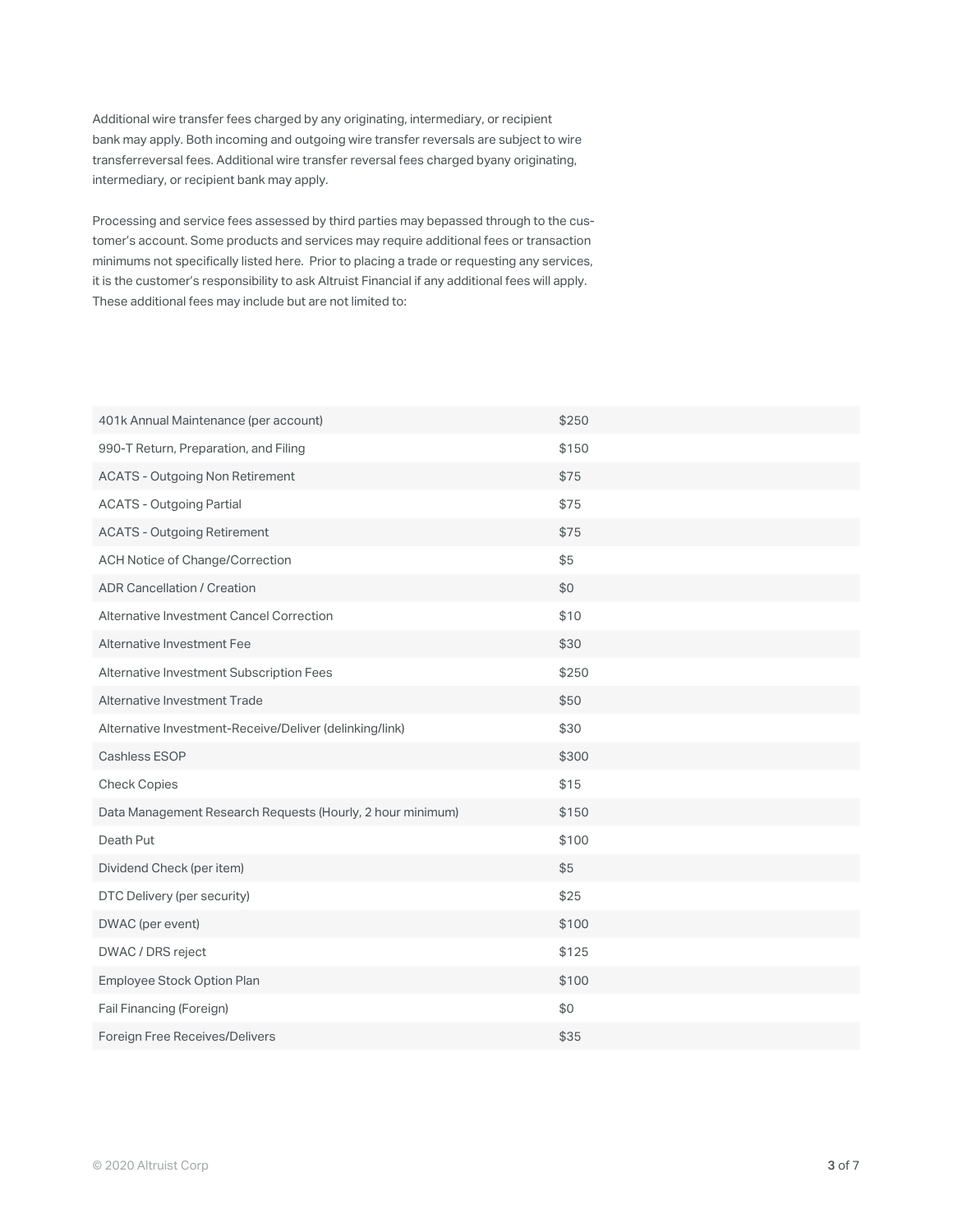| <b>Foreign Security Transfer Fee</b>                                                                            | \$50  |
|-----------------------------------------------------------------------------------------------------------------|-------|
| Inaccurate or Missing Trade Files                                                                               | \$500 |
| Incoming Wire Transfers (Domestic)                                                                              | \$0   |
| Incoming Wire Transfers (Foreign)                                                                               | \$0   |
| Limited Partnerships / Private Placements - safekeeping (per month)                                             | \$25  |
| Limited Partnerships / Private Placements                                                                       | \$250 |
| Mailgrams / NYSE Extensions (per item)                                                                          | \$25  |
| Margin Sell out fee (per ticket)                                                                                | \$25  |
| Non Transferable Stocks (per month, per security)                                                               | \$10  |
| <b>Outgoing Wire Transfers (Domestic)</b>                                                                       | \$25  |
| <b>Outgoing Wire Transfers (Foreign)</b>                                                                        | \$45  |
| Overdraft/Use of Apex Funds/Day Loans                                                                           | \$0   |
| Overnight Mail - Domestic (per request)                                                                         | \$50  |
| Overnight Mail - International/Canada (per request)                                                             | \$100 |
| Paper Check Draft/regular mail - domestic                                                                       | \$5   |
| Paper Check Draft/regular mail - international                                                                  | \$10  |
| Paper Confirm Fee (Retail Paper Only) (per confirm)                                                             | \$2   |
| Paper Prospectus Fee (Domestic)                                                                                 | \$3   |
| Paper Prospectus Fee (Foreign)                                                                                  | \$9   |
| Paper Statement Fee (Retail Paper Only) (per statement)                                                         | \$5   |
| Physical cert request from Electronic shares                                                                    | \$900 |
| Physical trade settlement fee                                                                                   | \$300 |
| <b>Physicals Deposit Domestic</b>                                                                               | \$300 |
| Physicals Deposit Foreign                                                                                       | \$350 |
| Physicals Foreign Accommodation Transfer                                                                        | \$350 |
| Prepayment - (\$20.00 if amount is less than \$10,000. If amount is over \$10,000,<br>0.2% of unsettled amount) | \$0   |
| Proxy Voting (Foreign): ICSD - All Other Custody Local Settlement Zones                                         | \$250 |
| Proxy Voting (Foreign): ICSD - Euroclear and Clearstream                                                        | \$125 |
| Reorg Physical Processing Fee                                                                                   | \$0   |
| Reorg Wire Fee (domestic)                                                                                       | \$25  |
| Reorg Wire Fee (international)                                                                                  | \$50  |
| Reorganization Activity - domestic voluntary/Post actionable reorgs - per<br>CUSIP, per account                 | \$50  |
| Reorganization Activity - international voluntary/Post actionable reorgs - per<br>CUSIP, per account            | \$100 |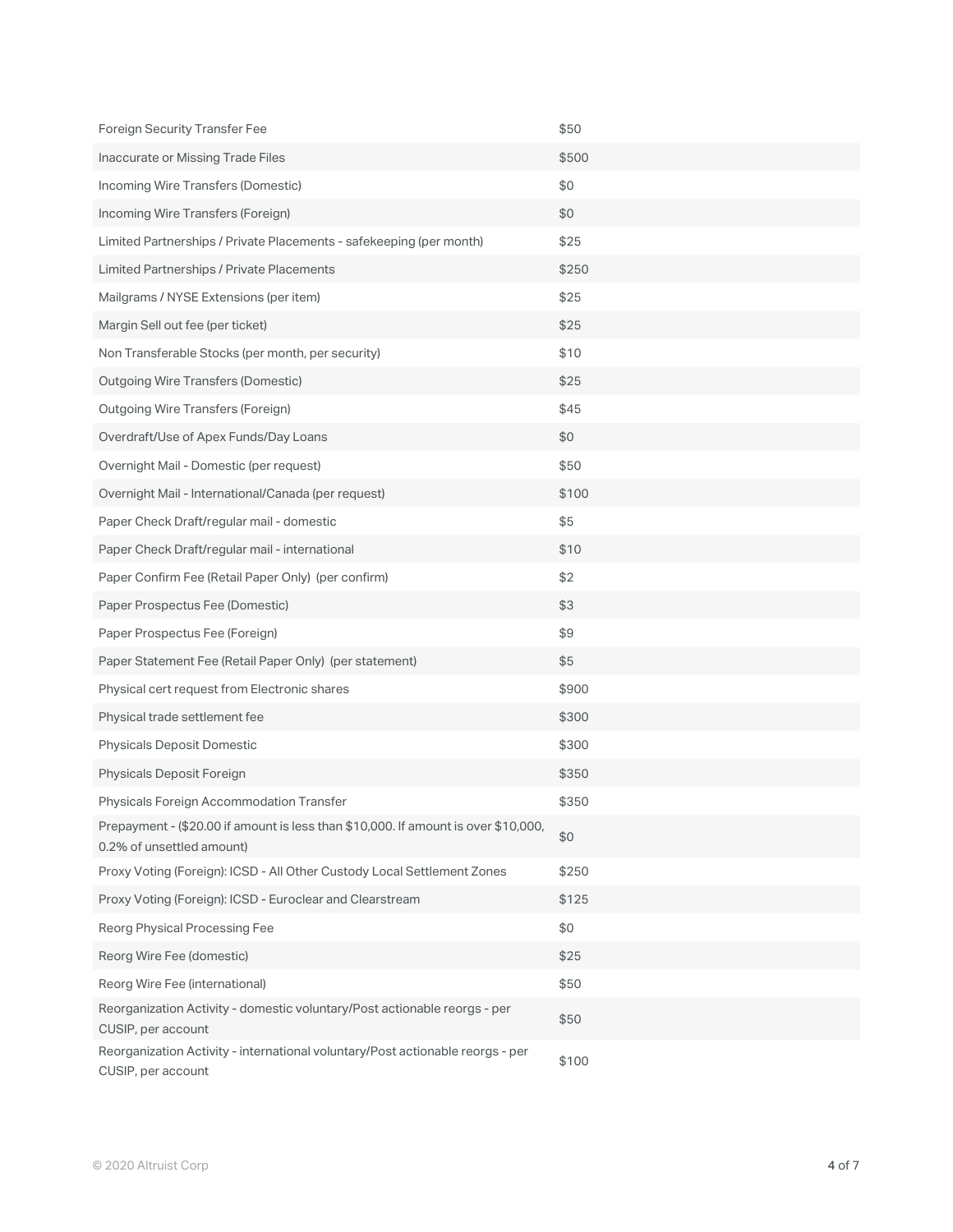| Retirement Plan Services Annual Maintenance (per account)               | \$15  |
|-------------------------------------------------------------------------|-------|
| Retirement Plan Services Termination Fee (per event)                    | \$60  |
| Returned ACH (per return)                                               | \$30  |
| Returned Checks/Wires and Recalls (including amendment repairs)         | \$30  |
| Safekeeping - Lost Certificate Replacement 3% of cert value 250.00 min. | \$0   |
| Safekeeping - Monthly (per account, per CUSIP)                          | \$5   |
| Safekeeping - Withdrawals (per withdrawal)                              | \$60  |
| Short Forced Buy In fee (per ticket)                                    | \$25  |
| Split Settlement (Euroclear/DTCC)                                       | \$75  |
| Stop Payments on Apex Issued Checks                                     | \$30  |
| Third Party Distribution Notification                                   | \$2   |
| TOD Account Transfer Fee (per transfer)                                 | \$200 |
| Transfers - Accommodation (DRS) (per security)                          | \$115 |
| Transfers - Accommodation T & S (per security)                          | \$235 |
| Transfers - Legal (per security)                                        | \$150 |
| Transfers - Restricted (per security)                                   | \$465 |
| Transfers - Rush T & S Premium (per security)                           | \$350 |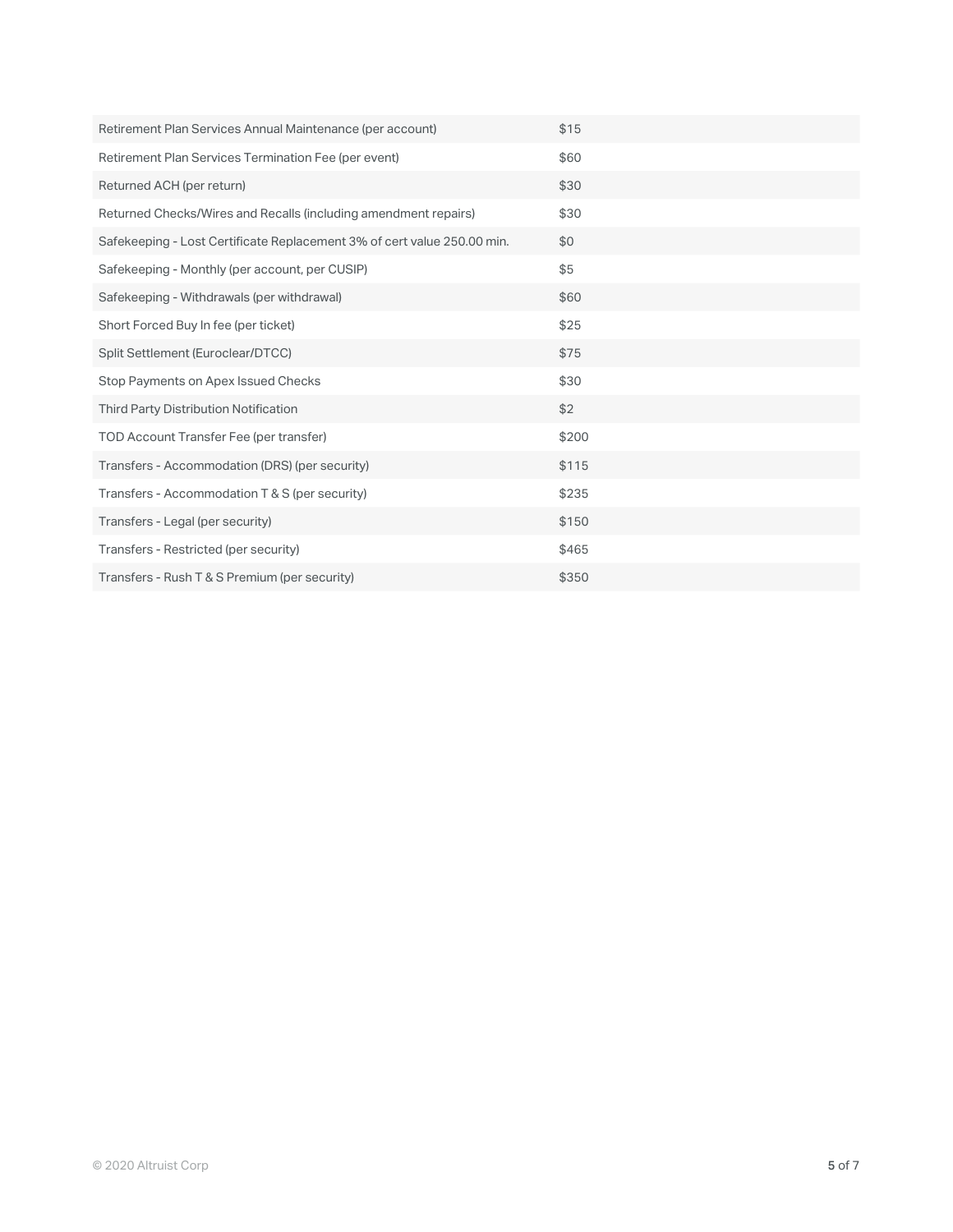### This section only for accounts held with our clearing partner, DriveWealth LLC

### Stocks & ETFs

| US Listed (including ETFs) | Commission-free trading refers to \$0 commissions<br>for Altruist Financial brokerage accounts that trade<br>US listed via web or mobile devices. |
|----------------------------|---------------------------------------------------------------------------------------------------------------------------------------------------|
| <b>Mutual Funds</b>        |                                                                                                                                                   |
| Any mutual fund            | \$0 on purchase for any supported mutual fund. Sales<br>loads and distribution fees assessed by the mutual<br>fund may still apply.               |

## Transfer Charges

| ACAT Out (US)        | \$50                |
|----------------------|---------------------|
| ACAT Out (Int'l)     | \$100               |
| ACAT Incoming        | \$0                 |
| ACAT passthrough     | \$0.10 per position |
| <b>DWAC Transfer</b> | \$75 per position   |
| DTC Deliv/Rec        | \$15 per position   |
| DRS Inc./Out.        | \$50 per position   |

#### Miscellaneous

| Returned checks                    | \$20                          |
|------------------------------------|-------------------------------|
| Check stop                         | \$25                          |
| Overnight check                    | \$20                          |
| Returned wire                      | \$25                          |
| <b>Tax Certifications</b>          | \$5 per account (non-US only) |
| <b>Tax Document Requests</b>       | \$25                          |
| <b>Physical Copy Trade Confirm</b> | \$2 per confirmation          |
| <b>Physical Copy Statements</b>    | \$5 per statement             |
| Broker assisted phone order        | \$10 per trade                |